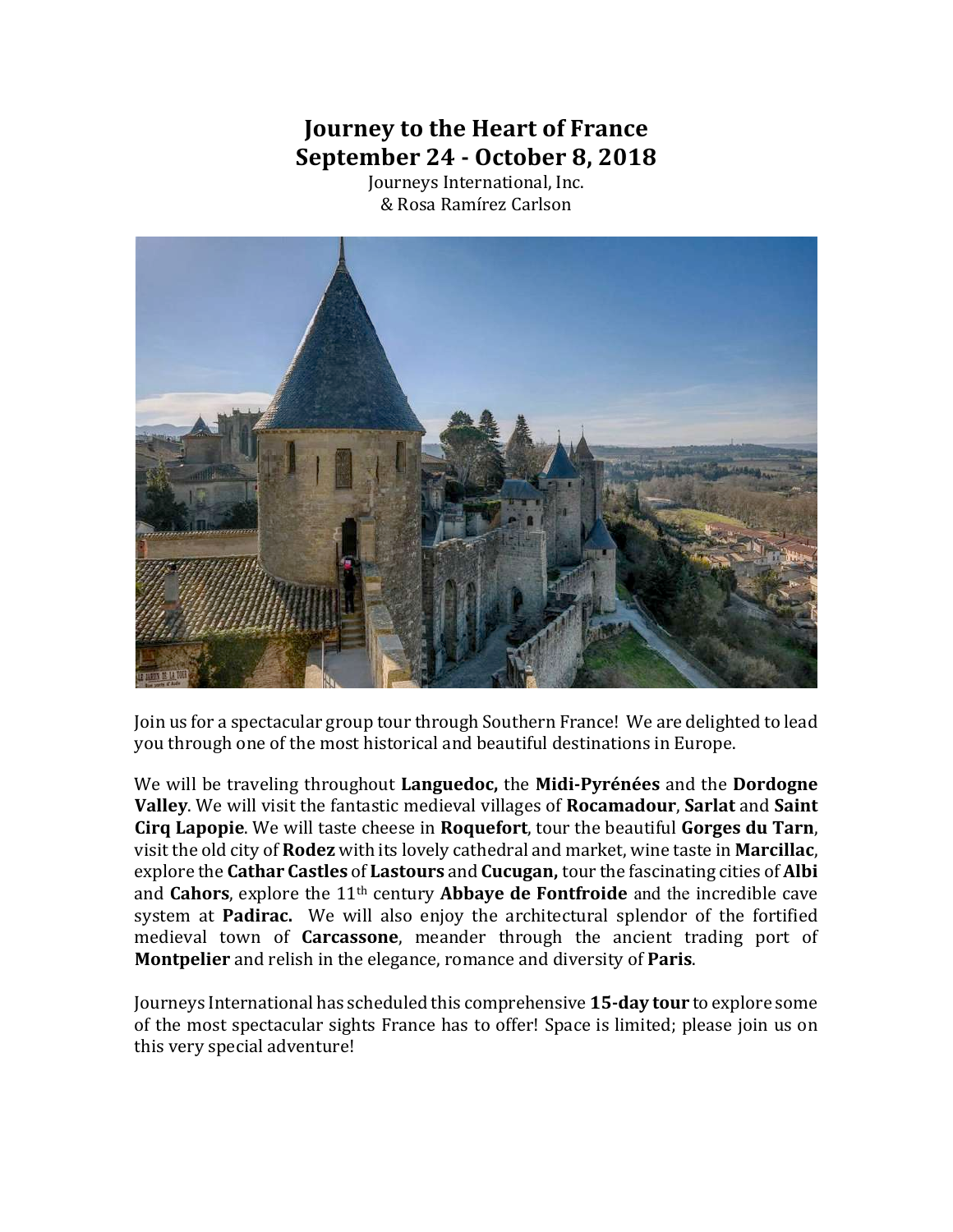# **Day 1 – Monday, Sep 24: USA - Paris**

Depart Albuquerque on American Airlines at 11:55A and arrive in Paris at CDG at 9:40am the next morning.

# **Day 2 – Tuesday, Sep 25: Paris - Sarlat**

Overnight in Sarlat – Hotel La Hoirie or similar (L, D)

After our overnight flight, we will arrive at CDG airport in Paris at 9:40am. Once we gather our luggage, we will take a chartered bus to Sarlat. We will stop for lunch along the way.

## **Sarlat**

Sarlat-la-Canéda is an essential place to visit for any fans of architecture. Its medieval old town is the perfect place to wander around with its maze of picturesque narrow streets and Gothic and Renaissance mansions. The end of the Hundred Years' War in 1453 led to the construction of lovely urban buildings in the Dordogne, and Sarlat was especially favored: when the English handed the region back to the French king, he rewarded loyal townspeople here with royal privileges. Before long, a new merchant class sprang up, building sublime stone mansions in the latest French Renaissance style.



**Sarlat**

# **Day 3 – Wednesday, Sep 26th: Rocamadour - Padirac**

Overnight in Sarlat – Hotel La Hoirie or similar **(B, L)** 

Today we will enjoy an early visit to the Sarlat farmer's market to see a collection of regional vendors. Afterward, we will drive to Padirac for a guided visit to the incredible underground caves at Gouffre de Padirac. This amazing cave system contains an underground river, gorge and a huge cavern. Underground lakes, pools and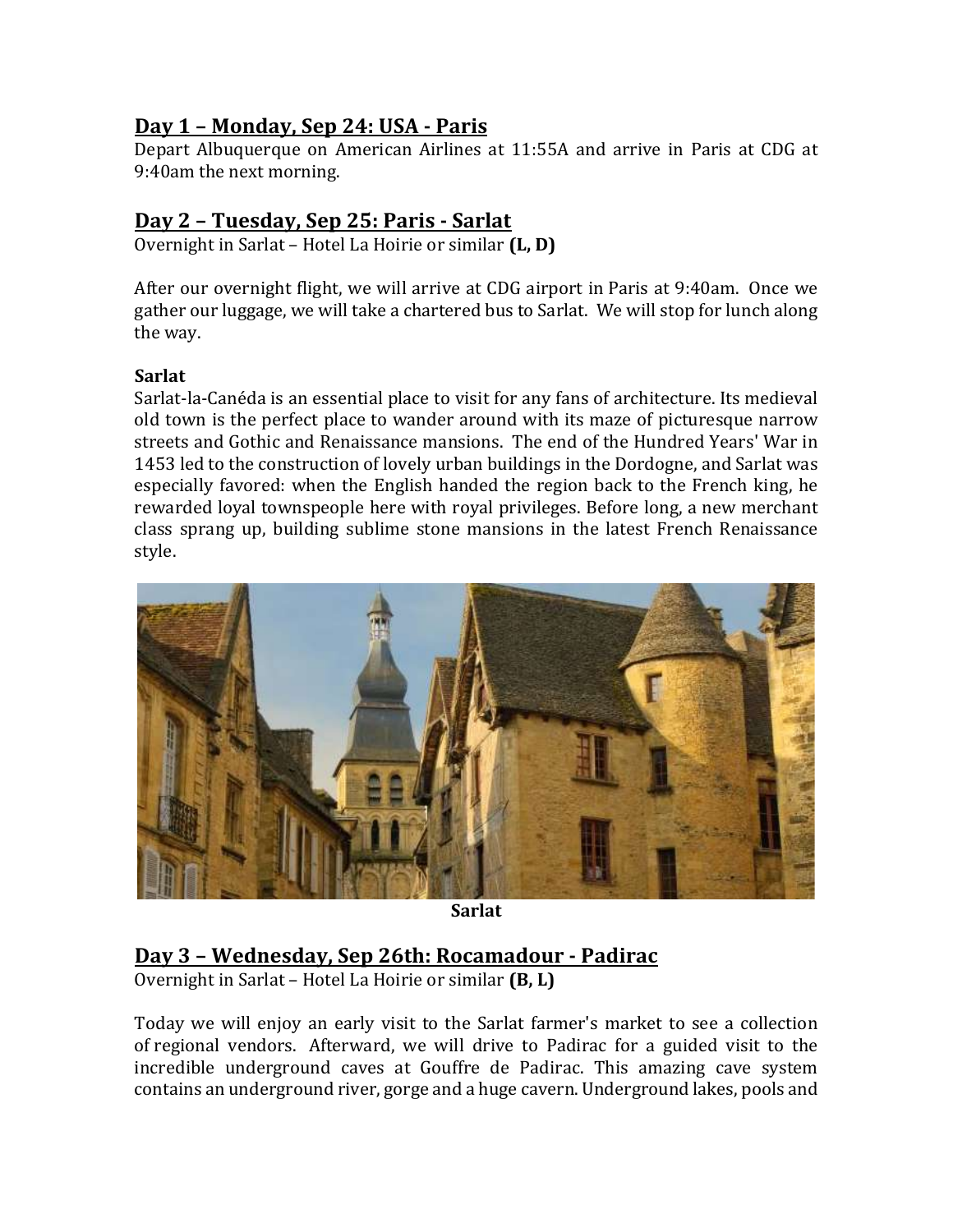stalactite formations all add to its appeal but somehow it is the sheer size of the caverns that is really astonishing. It is the most visited cave system in France and one of the most popular destinations of the Midi-Pyrenees region. After lunch we will proceed to Rocamadour for a visit of this charming village.

#### **Rocamadour**

A medieval village that seems to defy the laws of gravity, Rocamadour surges out of a cliff  $1,500$  feet above the Alzou River gorge—an awe-inspiring sight that makes this one of the most-visited tourist spots in France. Rocamadour got its name after the thousand-year-old body of St. Amadour was discovered "quite whole" in 1166. Legend has it that Amadour was actually a publican named Zacheus, who entertained Jesus in his home and, after the crucifixion, came to Gaul, eventually establishing a private chapel in the cliff here. In any case, his saintly remains soon began working miracles, and the sanctuary that housed them began attracting pilgrims who'd ascend the 216 steps to the church on their knees. Making the climb on foot is a sufficient reminder of the medieval penchant for agonizing penance; today two elevators lift weary souls. After our tour of the village we will head back to Sarlat for the night.

# **Day 4 – Thursday, Sep 27th: Dordogne Valley**

Overnight in Sarlat – Hotel La Hoirie or similar **(B, L)** 

Our tour of the Dordogne Valley continues after breakfast with a picturesque drive to Roque Gageac where we will have a guided boat ride on a "Gabarre" or a traditional riverboat. Relax and enjoy a unique insight into the local history and its castles, while discovering the local nature, fauna and flora with this unforgettable river tour. Afterwards, we will proceed to Domme where we will take a little train that steers you around the narrow winding streets on a guided tour through the city. After our tour we will have lunch and head to Beynac for a guided visit of the castle.



**Guided Boat Tour – La Roque Gageac**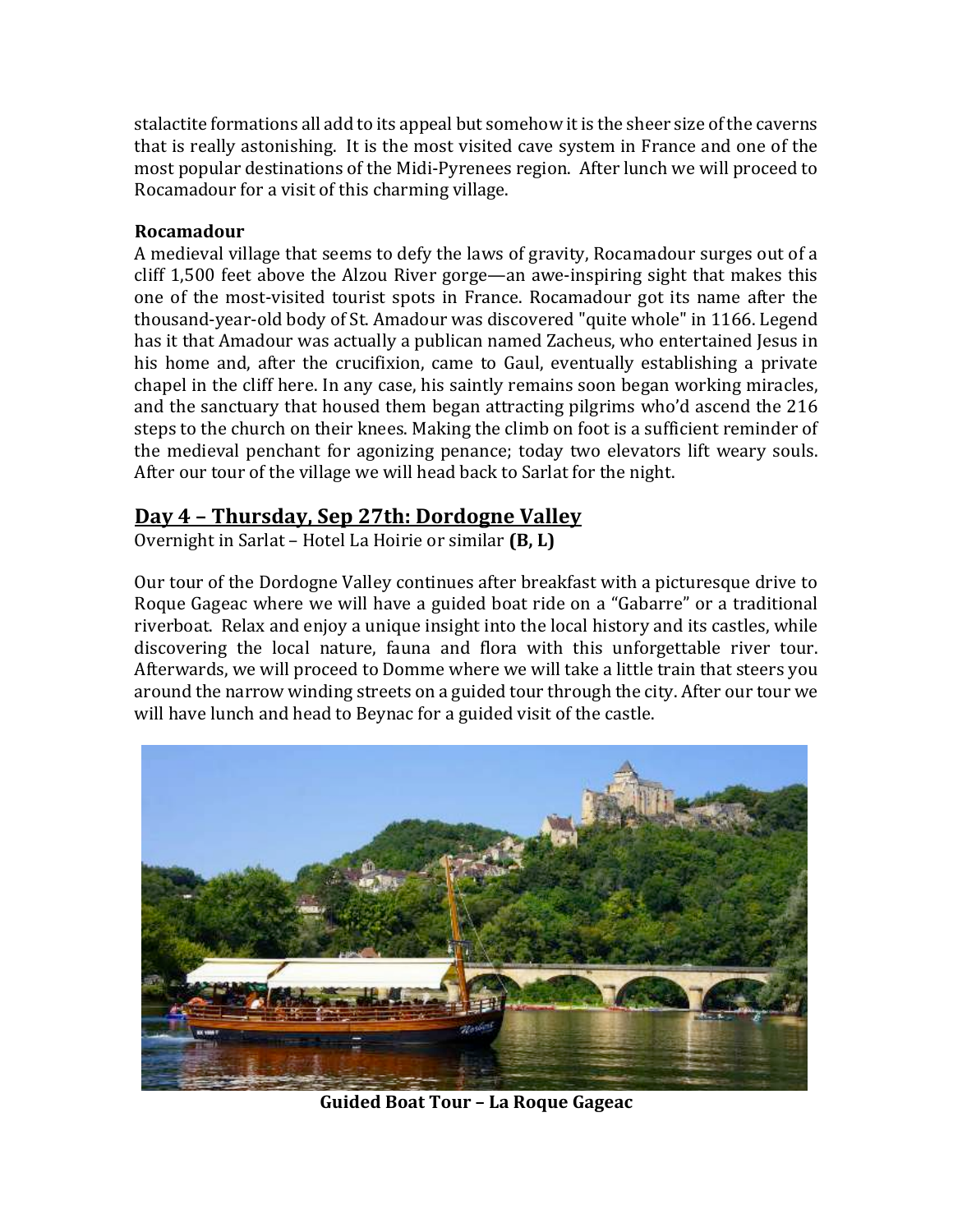#### **La Roque-Gageac**

The village of La Roque-Gageac is as old as it is mysterious. Humans have occupied this magnificent village built at the foot of the cliff, which is close to falling into the river, since prehistoric times. There are remnants of an ancient road and the site of a villa, from the Gallo-Roman era, as well as a Roman well in excellent condition. The known occupation of the site is however less distant. It dates back to around the year 849 with the arrival of the Normans in Périgord.

Ancient forts built into the cliff by locals to protect themselves remain from the time of the "Viking" invasions, when they came sailing up the Dordogne in their "drakkars" (Viking longships). Other remnants from this era include the wall and fortified houses, which made La Roque-Gageac a real fortress. This fortified town withstood the rivalries between the Capetians and the Plantagenets (French and English), only the gates anchored into the wall allowed entry into the village

#### **Domme**

Domme retains part of its original fortified walls and the gateways into the town. The ramparts are extremely thick and there remain three of the original doors. The Porte des Tours is perhaps the most impressive, with its round towers, but the Porte de la Combe and the Porte del Bos are both very pretty and accessible by walking down lovely streets lined with a mixed array of houses and cottages built from honey-colored stone distinctive to this region. The towers of the Porte des Tours were converted into prisons in 1307 when the king arrested the Knights Templers, and it is still possible to see the engraved crucifixes they carved whilst they were imprisoned. The prison is open throughout the year. We will have a guided visit of the village on a touristic little train before lunch and then we will continue on to Beynac.

## **Beynac**

The pretty village of Beynac spreads along the northern bank of the Dordogne River, and up the hill behind, reaching the castle that stands poised above the village and river. The narrow lanes wind up through the traditional Dordogne white and yellow stone buildings. On the rivers edge you get some lovely views with the river, often full of canoes, a long stretch of wonderful stone houses and rising above the village the imposing chateau of Beynac. After our visit of the castle and the village, we will return to Sarlat for the night.

#### **Day 5 – Friday, Sep 28th: Sarlat- Pech Merle- St. Cirq Lapopie- Cahors** Overnight in Cahors – Hotel La Chartreuse or similar **(B)**

## **Pech Merle Cave**

Our day begins with a guided tour of authentic prehistoric paintings that are over 20,000 years old! Exceptional works of art including hundreds of representations of mammoths, bison, horses and aurochs are preserved on the walls at the Pech Merle cave. These figures are in their original natural setting and are a breathtaking site with a fascinating geological history.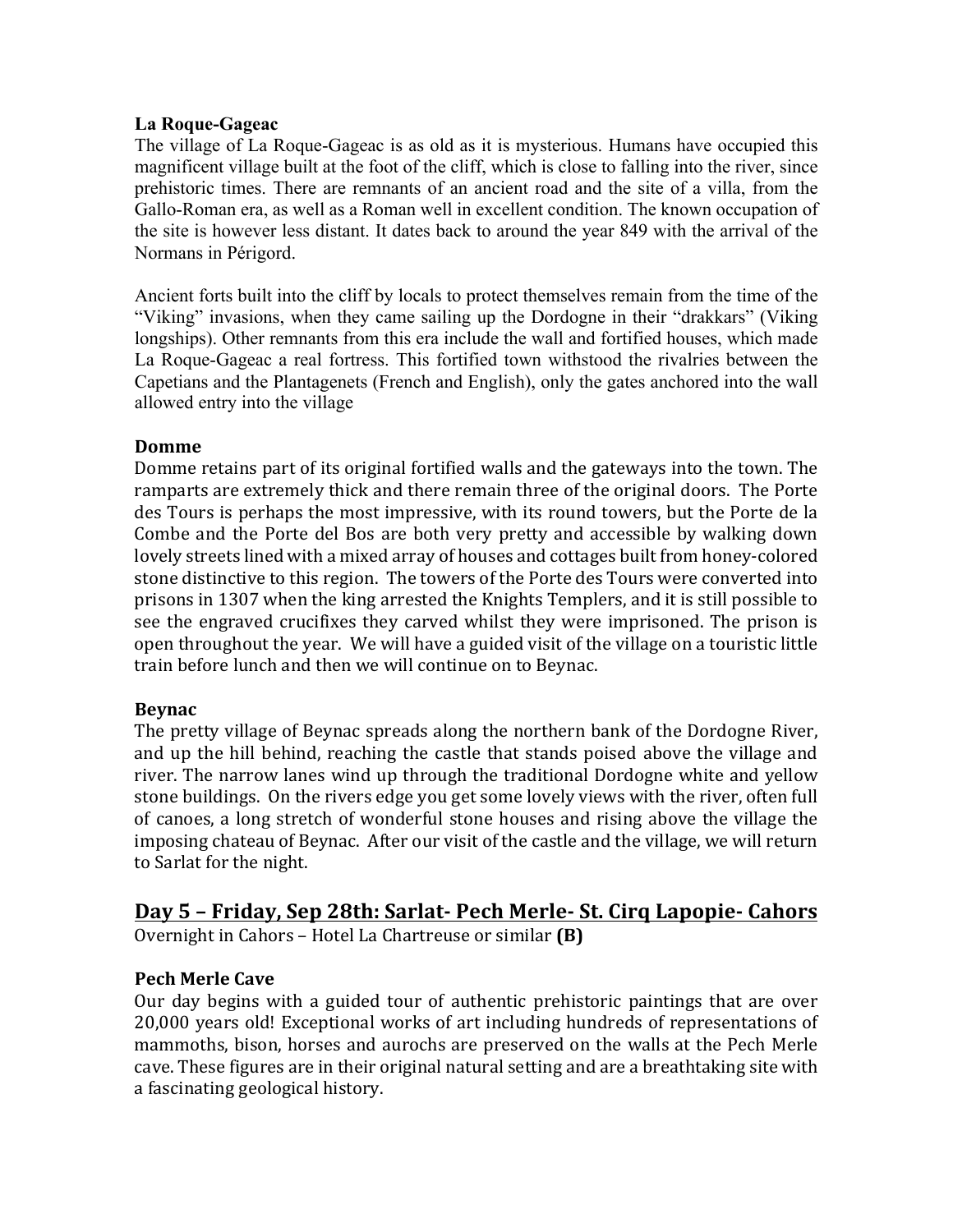

**Peche Merle Cave** 

## **Saint Cirq Lapopie**

After our guided tour of the Peche Merle Cave, we will continue our drive to Saint Cirq Lapopie for a visit of the village. This charming medieval town, with thirteen listed historic buildings, is one of the most spectacular villages in all of France. Perched on a cliff three hundred feet above the river Lot, it is considered one of the most important sites in the Lot Valley. The village was divided among several feudal dynasties in the Middle Ages whose dominant families were the Lapopies, the Gourdons and the Cardaillacs. As a result, several castles and fortified houses were built, each ever stronger, dominating the feudal village. In the streets, open arcades of shops preserve the memory of craft activities that created the wealth of St. Cirq. These custodians of ancestral practices are a delight to rediscover - potters, wood turners, ironworkers, carpenters, cabinetmakers, blacksmiths, stonemasons, jewelers, milliners, and embroiderers can all be found in their workshops or at nearby craft fairs. After our stroll through the town, we will continue to Cahors for the night.

# **Day 6 – Saturday, Sep 29th: Cahors**

Overnight in Cahors - Hotel La Chartreuse or similar **(B)** 

Today we will enjoy a wonderful guided city tour of Cahors and the Valentré Bridge. As one of the oldest wine producing areas of France, lush vineyards dot the area. After our city tour, we will continue to a local winery for wine tasting and a guided tour. The rest of the afternoon is free to explore Cahors.

## **Cahors**

Cahors is strategically situated in a loop of the curvaceous river Lot, surrounded by hills. It was in this advantageous spot that the ancient tribe of the Cadurci decided to settle in about 800BC. The Romans, predictably, marched their legions over the land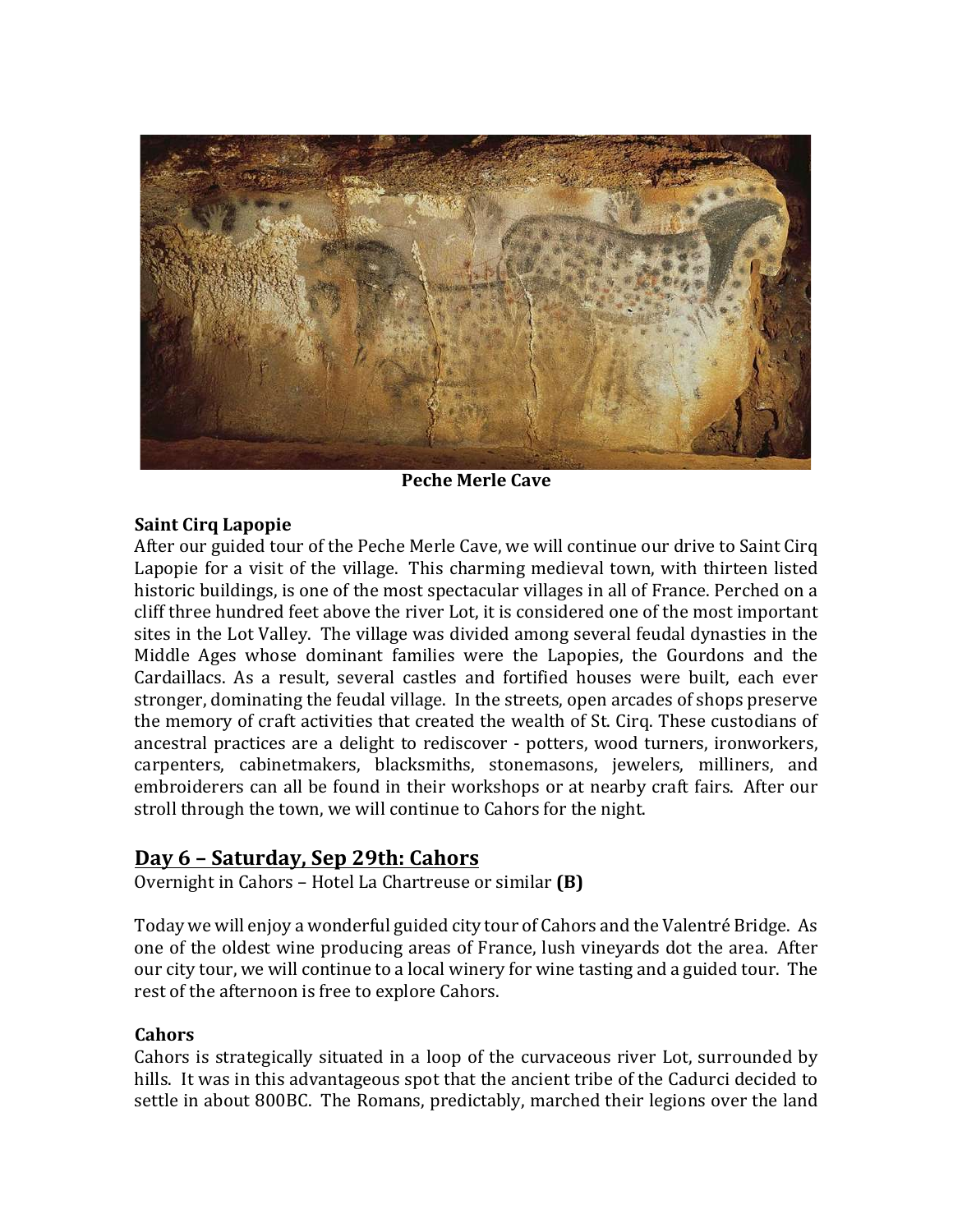more than two thousand years ago, and it was they who planted the first vineyards in the first century AD. The heyday for this glorious old town came in the fourteenth century, when a local boy, Jacques Dueze, became Pope John XXII, and set up his seat at the papal palace in Avignon.



**Valentré Bridge**

The most famous landmark in the city of Cahors is the Valentré Bridge (Pont Valentré). Work began on the bridge over the River Lot in 1308 and its famous towers were built like a fortress so that the locals could defend invaders from above. The Valentré Bridge took some 70 years to complete and gave rise to a local legend involving a deal with the devil. It is also considered the most photographed landmark in France outside of Paris. Cahors really is an enchanting old town. With its ancient quarters and medieval bridge, cobbled streets, secret gardens and leafy boulevards, wonderful cafes, restaurants and relaxed street life. It has it all.

# **Day 7 – Sunday, Sep 30th: Rodez**

**Overnight in Rodez – Hostellerie de Fontanges or similar (B, L)** 

After breakfast and check out we will travel to the old city of Rodez and its 16th century cathedral. The cathedral is a superb illustration of architectural styles, ranging from Gothic to Renaissance and Classical. After lunch, we will visit the Pierre Soulages Museum. Then we will head to Marcillac for a guided tour of a winery and wine tasting.

# **Rodez**

Rodez is a true gem hidden away in the rural, mountainous Aveyron department. The route there, and indeed the whole surrounding area, is countryside and hillsides. Then, Rodez is revealed with its small city verve. It features lovely cafes, quaint shopping, and eye-catching architecture. That's not to mention breathtaking, red sandstone Gothic cathedral that dominates the Old Town.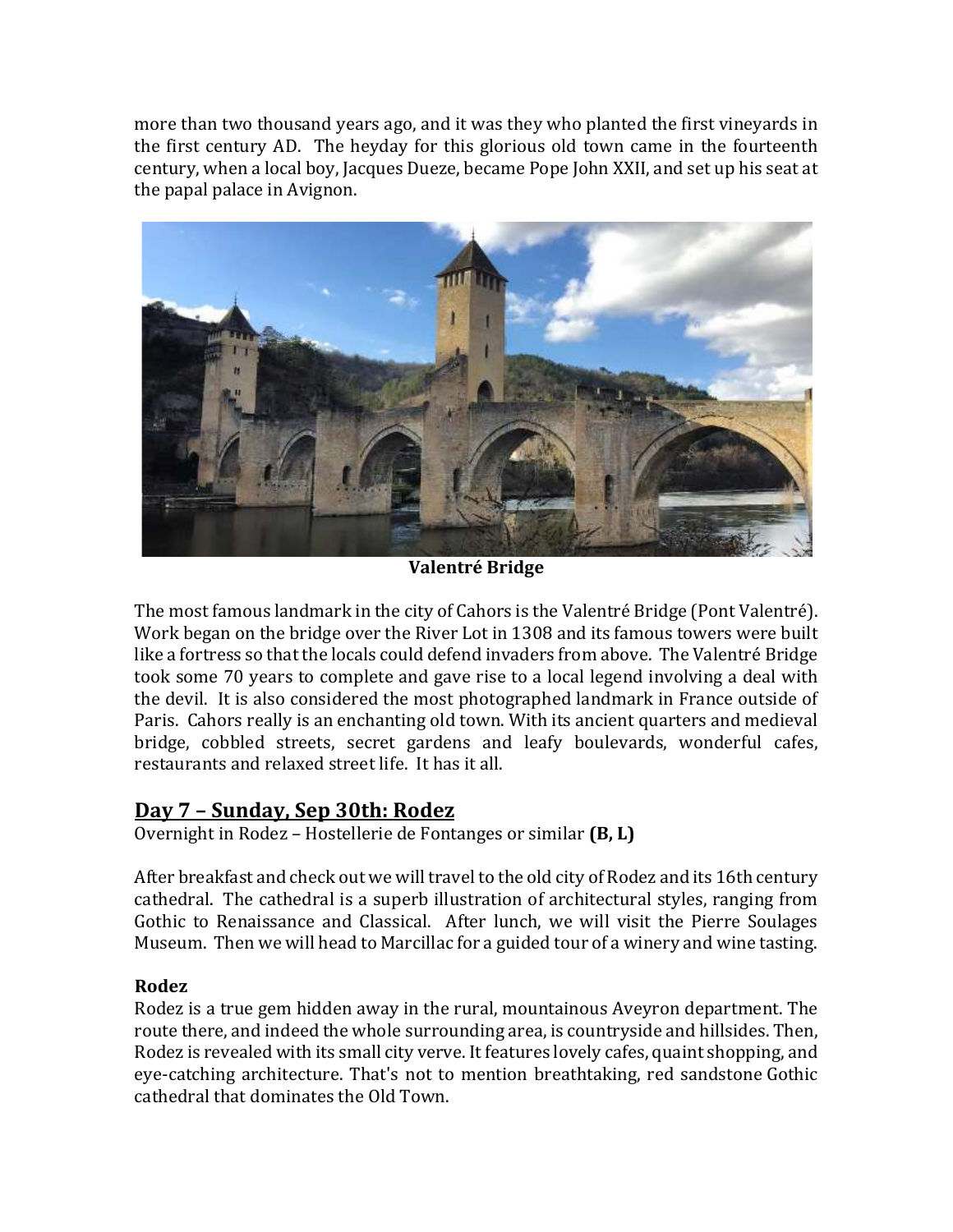

**Rodez Cathedral**

#### **Pierre Soulages Museum**

Rodez is also the birthplace of Pierre Soulages, a leading figure in abstract art and likely the most renowned French contemporary artist in the world. With exhibits in some 90 museums, he has created more than 1,500 works of art and held countless exhibitions around the world. The Pierre Soulages Museum holds paintings representing all of his work, from post-war oil paintings to his phase of work called Outrenoir. After our visit to Rodez we will continue our drive to Marcillac.

## **Marcillac**

The monks of Conques first developed the vineyard of Marcillac more than 1000 years ago. It counts today about 500 acres of vineyards and fifteen points of production, with about fifty wine growers. Marcillac is isolated from the established winegrowing regions within France, but it is an up-and-coming area that is producing some increasingly respected wines. After our visit to the winery and wine tasting we will proceed to our accommodations in the Rodez area for the night.

# **Day 8 – Monday, Oct 1st: North Aveyron - Conques**

Overnight in Rodez – Hostellerie de Fontanges or similar **(B, L)** 

This morning we travel to Conques for a guided visit to the 10th century abbey. During the afternoon we will have a surprise excursion!

## **Conques**

Conques has its origins, like many of the villages of France, in ancient pilgrim paths. A hermit called Dadon settled here in the 8th century, and soon attracted a group of Benedictine monks to his side. One of those 'obtained' the relics of Sainte Foy (pronounced 'fwa') from Agen and brought them to the monastery, where they soon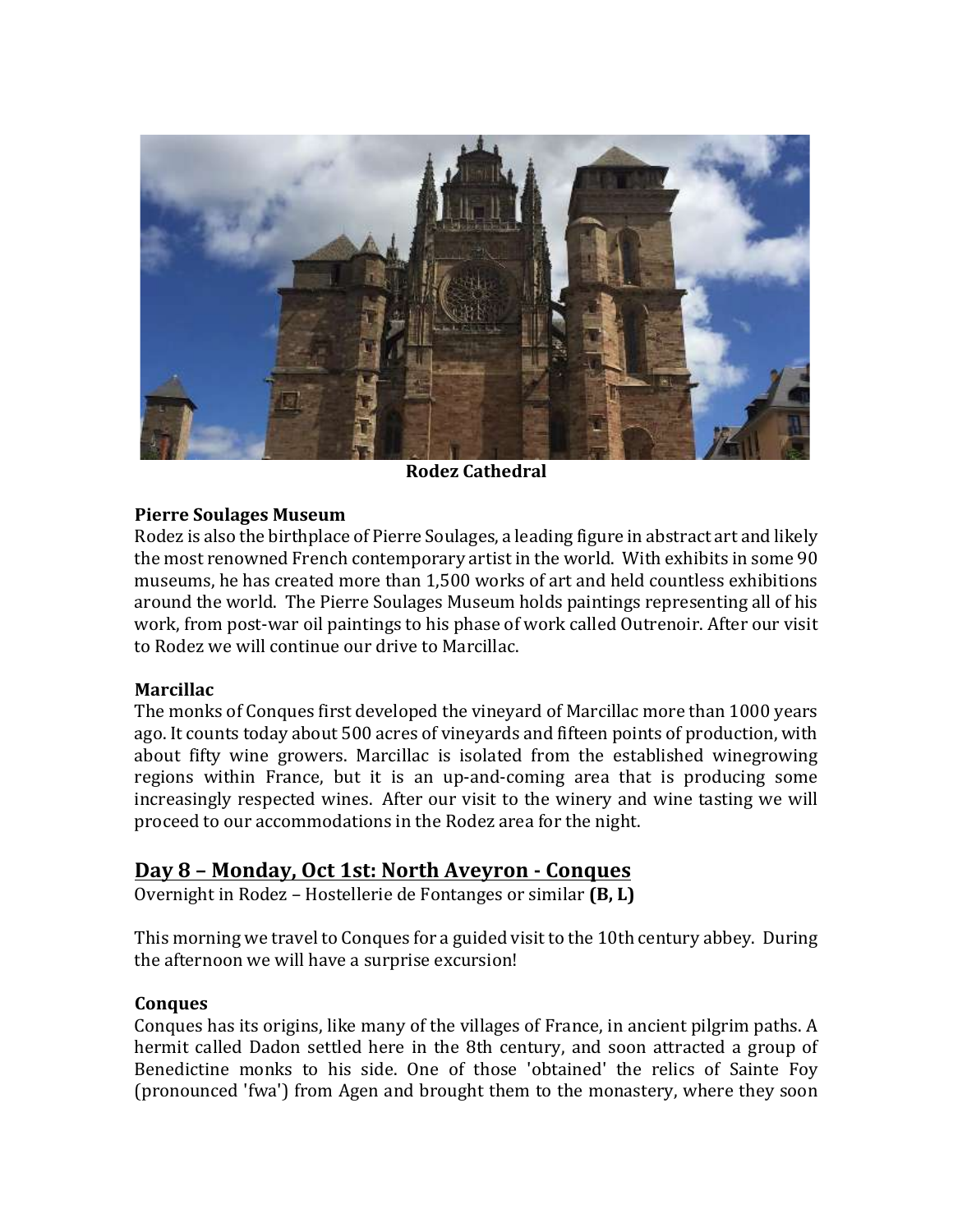attracted pilgrims due to their apparent ability to cure blindness. Conques was soon a major stop-off point on the pilgrim route to Santiago de Compostela.



**Conques**

Conques Abbey was built in the 10th - 12th centuries, and the church and cloisters have an international and deserved reputation for their artistic merit. The tympanum (carved 'picture' above the main doorway) of the Last Judgment is considered to be one of the major art works of the 12th century. It really is incredible. There are 124 figures in the carvings many depicting your ghoulish fate if you are unlucky enough to go to hell. Surrounding the main carving are a few figures known as 'the curious ones' who look like little children peeking out from under a blanket at the scenes below.

# **Day 9 – Tuesday, Oct 2nd: South Aveyron - Millau – Roquefort**

Overnight in Rodez - Hostellerie de Fontanges or similar (B, L)

Today we continue on to Roquefort for a guided tour of the famous cheese caves and cheese tasting. After lunch, we will enjoy a tour through "Les Gorges du Tarn". The Tarn Gorges are dramatic gorges that follow the course of the Tarn River and are among the deepest gorges to be found anywhere in Europe. These extremely picturesque gorges offer several great vantage points from where to enjoy their beauty. After our tour of the area and the village of Millau, we will travel to St. Enimie before heading back to our accommodations in Rodez.

# **Roquefort**

Roquefort is located in the Grands Causses Regional Natural Park and clings to the side of the Combalou Rock. Roquefort may seem peaceful, but it's also an industrial village;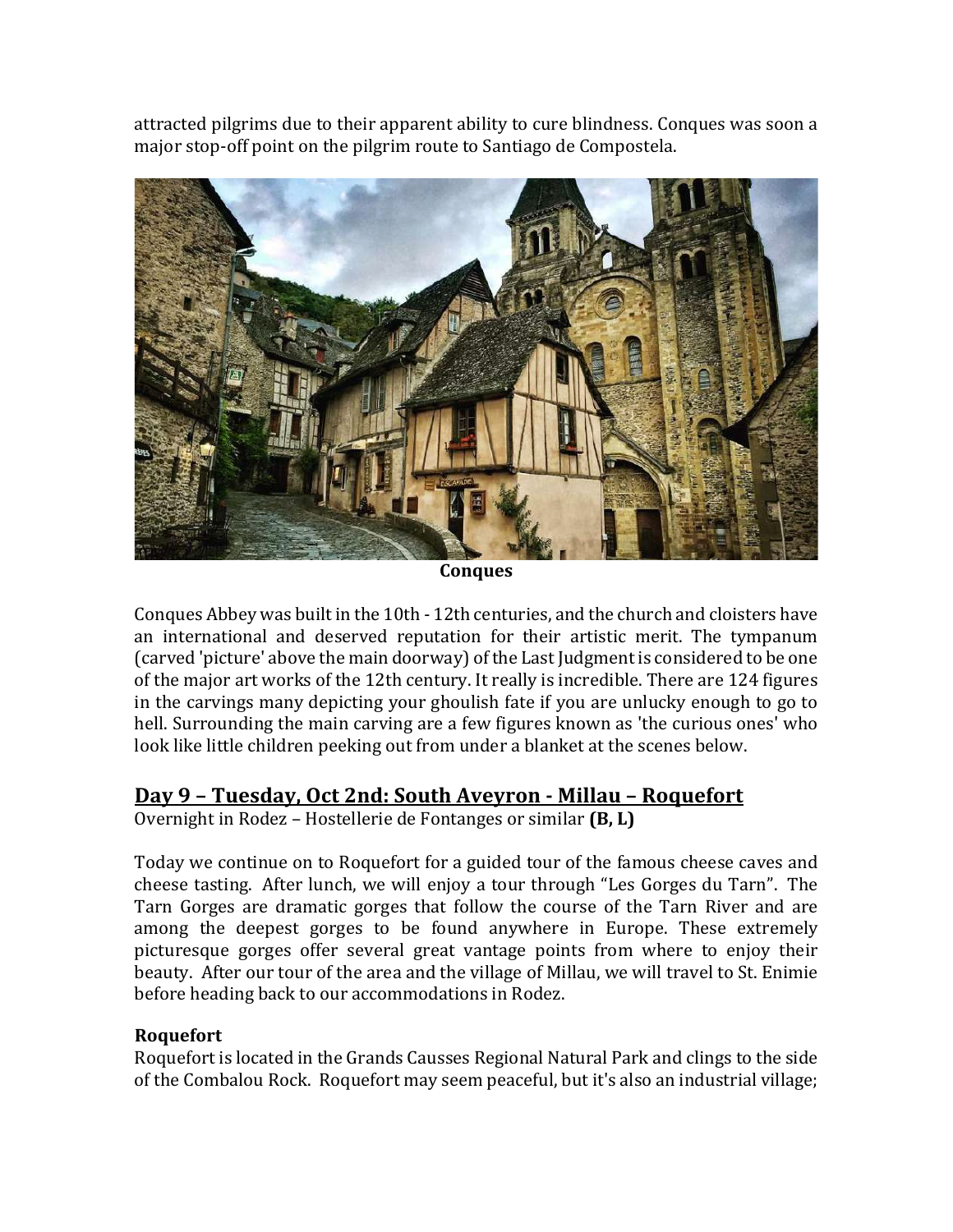around a thousand people work to ripen the famous Roquefort cheese. Tradition dates back to a thousand years, and the secret is well kept at the depths of its natural caves.

#### **Millau**

Millau is a pretty little town nestled down in a valley with steep cliffs and impressive rock outcrops surrounding it on all sides. Now, of course, the spectacular bridge dominates many of the city views, imposing a somewhat surreal backdrop to Millau. The oldest part of the city is in and around the Place du Maréchal-Foch, which still retains some arcades from the medieval period.



**St. Enimie – Gorges du Tarn**

## **St. Enimie**

Sainte Enimie is an extraordinary medieval village of stonewalls and slate roofs tucked into a notch at the top of the gorgeous Tarn Gorges, a base for nature and river sports. The village is very compact, with the central part running down the hillside from the old monastery to the curved row of buildings across the bottom, lined with terrace cafés and restaurants and handy shops. The old village is all cobblestone streets, stonewalls, dark gray slate roofs and lovely little squares.

# **Day 10 – Wednesday, Oct 3rd: Albi - Carcassonne**

Overnight in Carcassonne – Hotel Ibis Centre or similar **(B)** 

# **Albi Cathedral**

After breakfast, we will drive to Albi to see the historical 13th century Cathedral Basilica of Saint Cecilia. The cathedral stands prominently in the city of Albi and is believed to be one of the largest brick buildings in the world. With windows placed high up between the buttresses, entrances guarded by a moat, and extremely thick walls around the base to deter siege, the cathedral has the appearance of a fortress. The massive buttresses of the church have been compressed into the structure, functioning also as piers separating the chapels lining the nave, giving the Albi Cathedral a distinctive appearance from most Gothic cathedrals.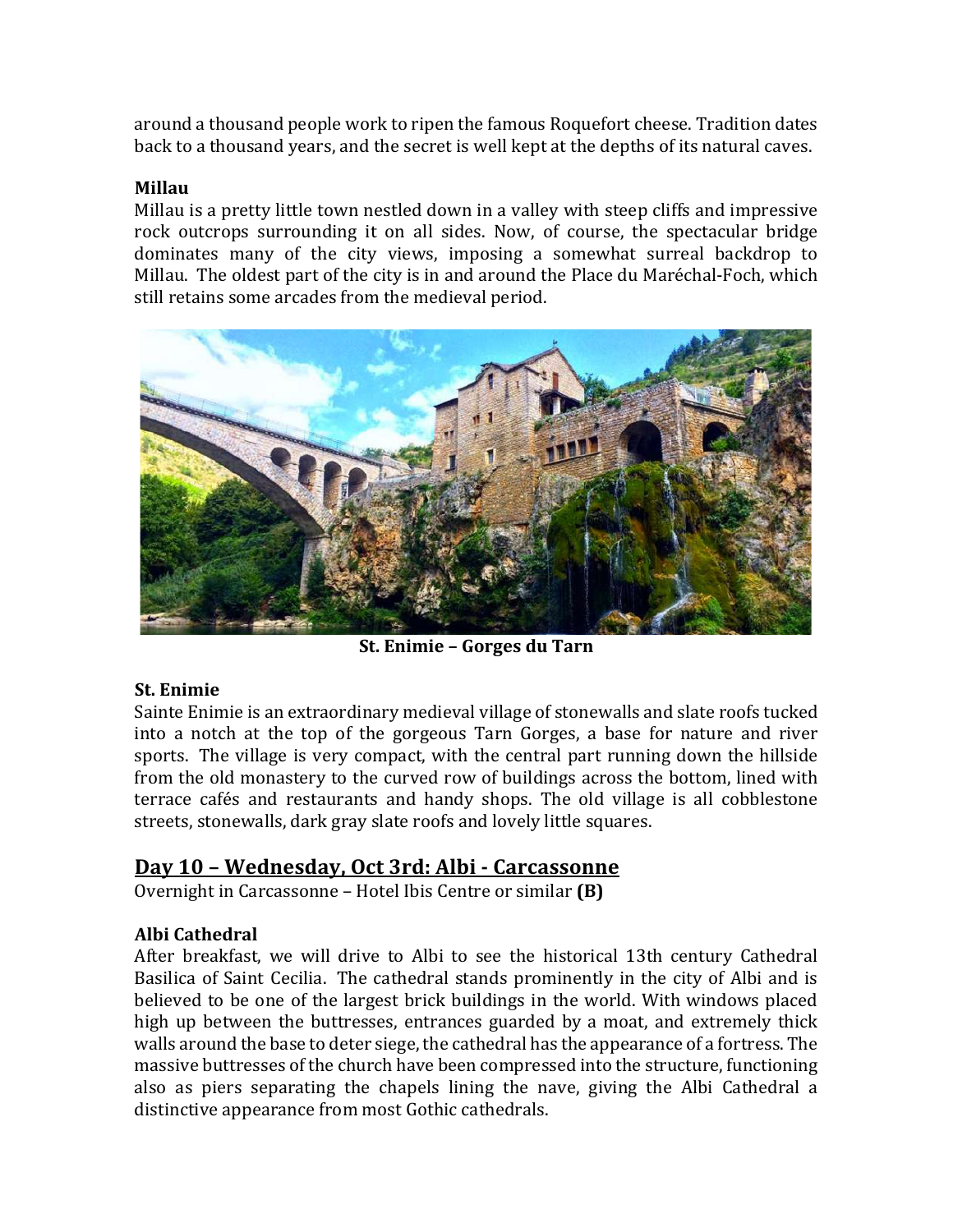

**Albi Cathedral**

On the UNESCO World Heritage list since 2010, the cathedral, palace and the nearby streets represent a unique ensemble of southern French Gothic architecture but with notable additions from elsewhere. For example, the decorative campaigns in the complex span the centuries and illustrate Catalan, Renaissance and Flemish styles that once flourished in the region.

## **Toulouse Lautrec Museum**

After our visit of the cathedral, we will have a guided tour of the Toulouse Lautrec Museum that is dedicated mainly to the work of the painter Henri de Toulouse-Lautrec who was born near Albi. The museum houses over a thousand works by Toulouse-Lautrec, the largest collection in the world. Afterwards, we will proceed to Carcassonne for our accommodations for the night.

# **Day 11 – Thursday, Oct 4th: Carcassonne**

Overnight in Carcassonne - Hotel Ibis Centre or similar (**B, L**)

This morning we begin with a guided tour of the magnificent fortified medieval town of Carcassonne. We will venture through the old town, the "remparts" and the Contal castle. After lunch, you may enjoy an optional guided cruise on the Canal du Midi crossing two locks.

## **Carcassonne**

Boasting the longest city walls remaining in Europe, with battlements and ramparts dating to the 1st-century Romans, Carcassonne is the most impressive medieval town that we will visit. After admiring its fantastic walls, you may notice the overhanging wooden ramparts attached to the upper walls of the fortress that provided protection to defenders on the wall and allowed them to shoot arrows or drop projectiles on attackers beneath. Due to its position on historical routes across France the location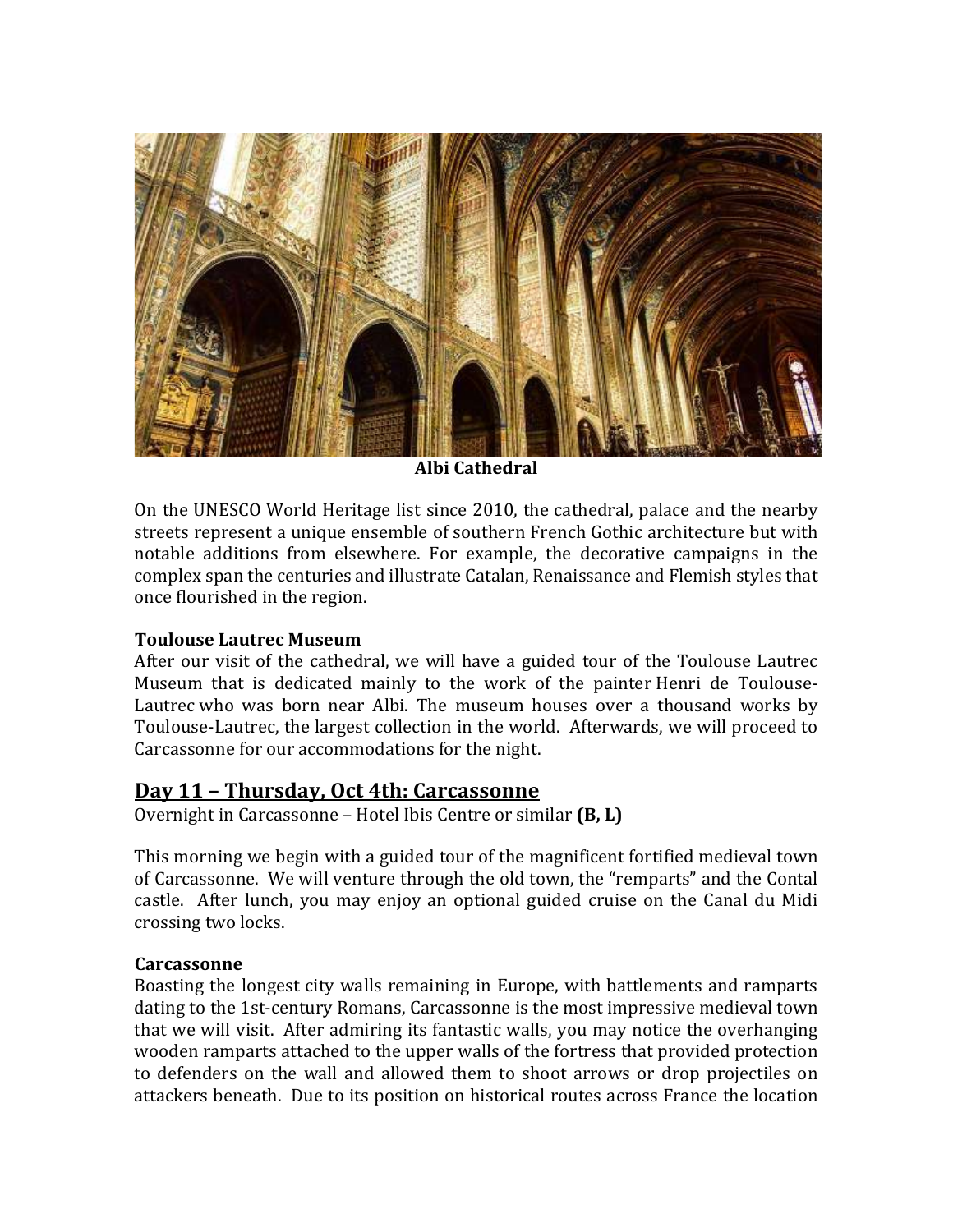has been occupied for more than 5,000 years. It was first fortified by the Romans, and given the name Carcaso. After the Romans were driven out, Carcassonne fell into the hands of various of the invading tribes, and became more fortified and developed, especially after being conquered by the powerful Viscount Trencavel.

Later, in the 13th century, the Albigensian Crusade under Simon de Montfort attacked and seized this Cathar stronghold, and again more fortifications were added, sufficient enough to keep Edward the Black Prince out of Carcassonne during the Hundred Years War. Subsequently the location and town gained strategic importance from being on the frontier between France and Spain. This became less important after 1659 when the Treaty of the Pyrenees passed the town and region definitively to France - hence from the 17th century onwards the need for fortified city passed and Carcassonne became an important regional town. The city reached its low point at the middle of the 19th century, when a century of abandon had made it perilously dangerous and the government demanded it be demolished. The buildings within the city were inhabited but in very poor condition. The efforts of the mayor and the ancient monuments inspector had this decision overturned and the restoration of the town began shortly afterwards by Viollet-le-Duc, one of the founders of the modern science of conservation.

## **Canal du Midi**

This astounding 220-mile network of navigable waterways linking the Mediterranean and the Atlantic Ocean through 328 structures (locks, aqueducts, bridges, tunnels, etc.) is one of the most remarkable feats of civil engineering. Built between 1667 and 1694, it paved the way for the Industrial Revolution. The care that its creator, Pierre-Paul Riquet, took in the design and the way it blends with its surroundings turned a technical achievement into a work of art. This canal is defined by its beauty, lined with plane trees and crossed by pretty arched bridges. The Mediterranean weather and pace of life is relaxed and lulls you into unwinding as we meander gently downstream.

# **Day 12 – Friday, Oct 5th: Cathar Castles - Montpelier**

Overnight in Montpelier - Mercure Montpelier or similar (B, L)

Today after breakfast we will explore two extraordinary Cathar castles; Lastours and Cucugnan. We will then head to Fontfroide for a guided tour of the abbey before proceeding to Montpelier for the night.

## **Cathars**

The Cathars were a religious group who appeared in Europe in the  $11<sup>th</sup>$  century, their origins are something of a mystery though there are reasons to believe their ideas came from Persia or the Byzantine Empire, by way of the Balkans and Northern Italy. Records from the Roman Catholic Church mention them under various names and in various places. Catholic theologians debated with themselves for centuries whether Cathars were Christian heretics or whether they were Christians at all. The question is apparently still open. Roman Catholics still refer to Cathar belief as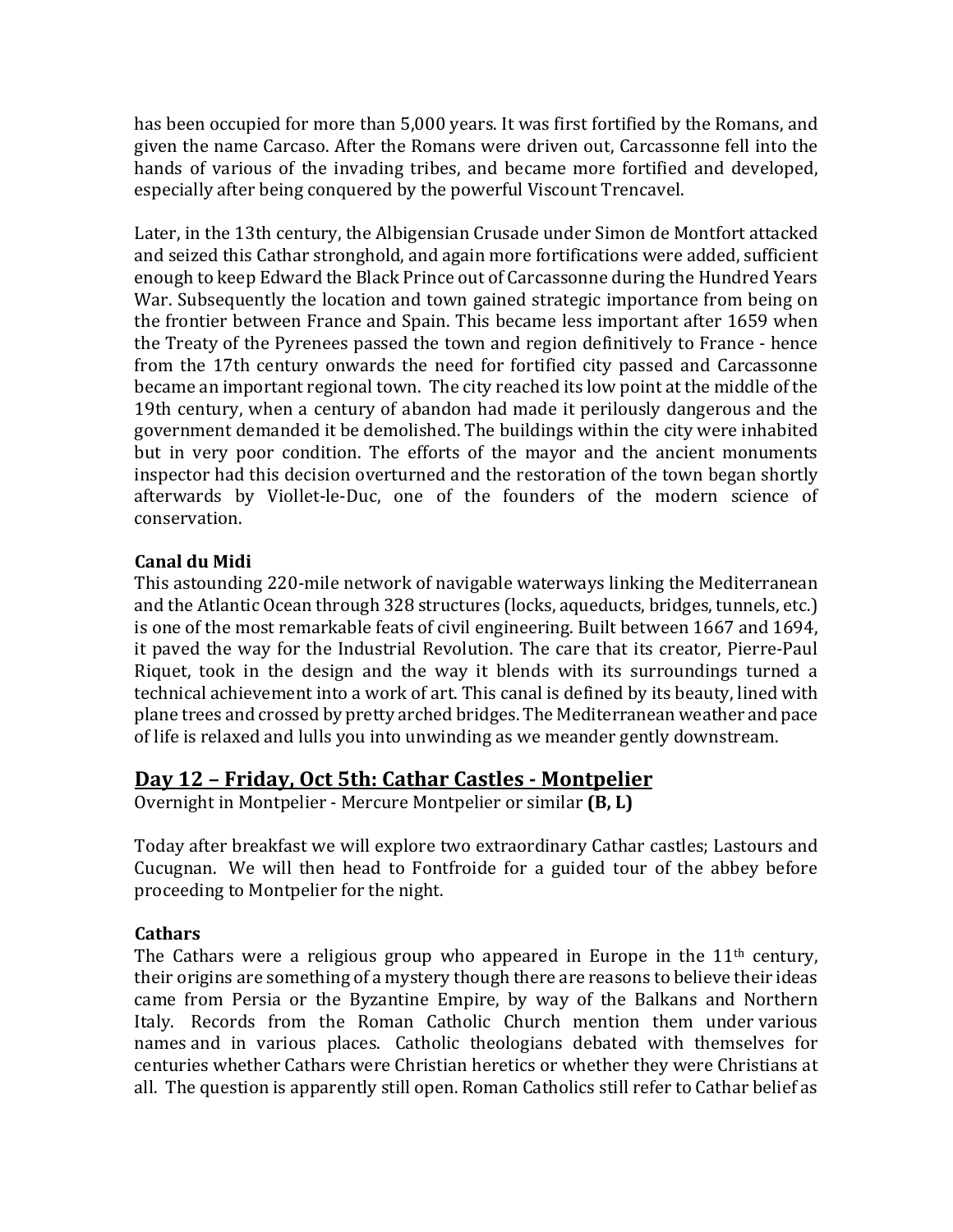"the Great Heresy" though the official Catholic position is that Catharism is not Christian at all.

The Cathar view of the Catholic Church was as bleak as the Catholic Church's view of the Cathar Church. On the Cathar side it manifested itself in ridiculing Catholic doctrine and practices, and characterizing the Catholic Church as the "Church of Wolves". Catholics accused Cathars of heresy or apostasy and said they belonged to the "Synagogue of Satan". The Catholic side created some striking propaganda. When the propaganda proved unsuccessful, there was only one option left - a crusade - the Albigensian Crusade.

The war against the Cathars of the Languedoc continued for two generations. In the later phases the Kings of France would take over as leaders of the crusade, which thus became a Royal Crusade. From 1208, a war of terror was waged against the indigenous population of the Languedoc and their rulers. During this period, an estimated halfmillion Languedoc men, women and children were massacred, Catholics as well as Cathars, as the Crusaders killed the locals indiscriminately.



**Castle at Lastours**

#### **Lastours**

The first spot we will visit will be the four castles on a rocky spur above the village of Lastours. Isolated by the deep valleys of the Orbeil and Grésilhou rivers, the site belonged to the lords of Cabaret, mentioned for the first time in 1067 during the Middle Ages. Their wealth came mainly from the exploitation of iron mines. This is a fantastic destination for lovers of history and those interested in geology or Mediterranean fauna and flora. Archaeological excavations have been carried out around Cabaret Castle - where a village once stood - during the last two decades, exposing a large number of interesting 13th century relics. The houses in the village ran down the steep slope to the river, and were abandoned hastily during the Albigensian Crusade, explaining the large number of artifacts.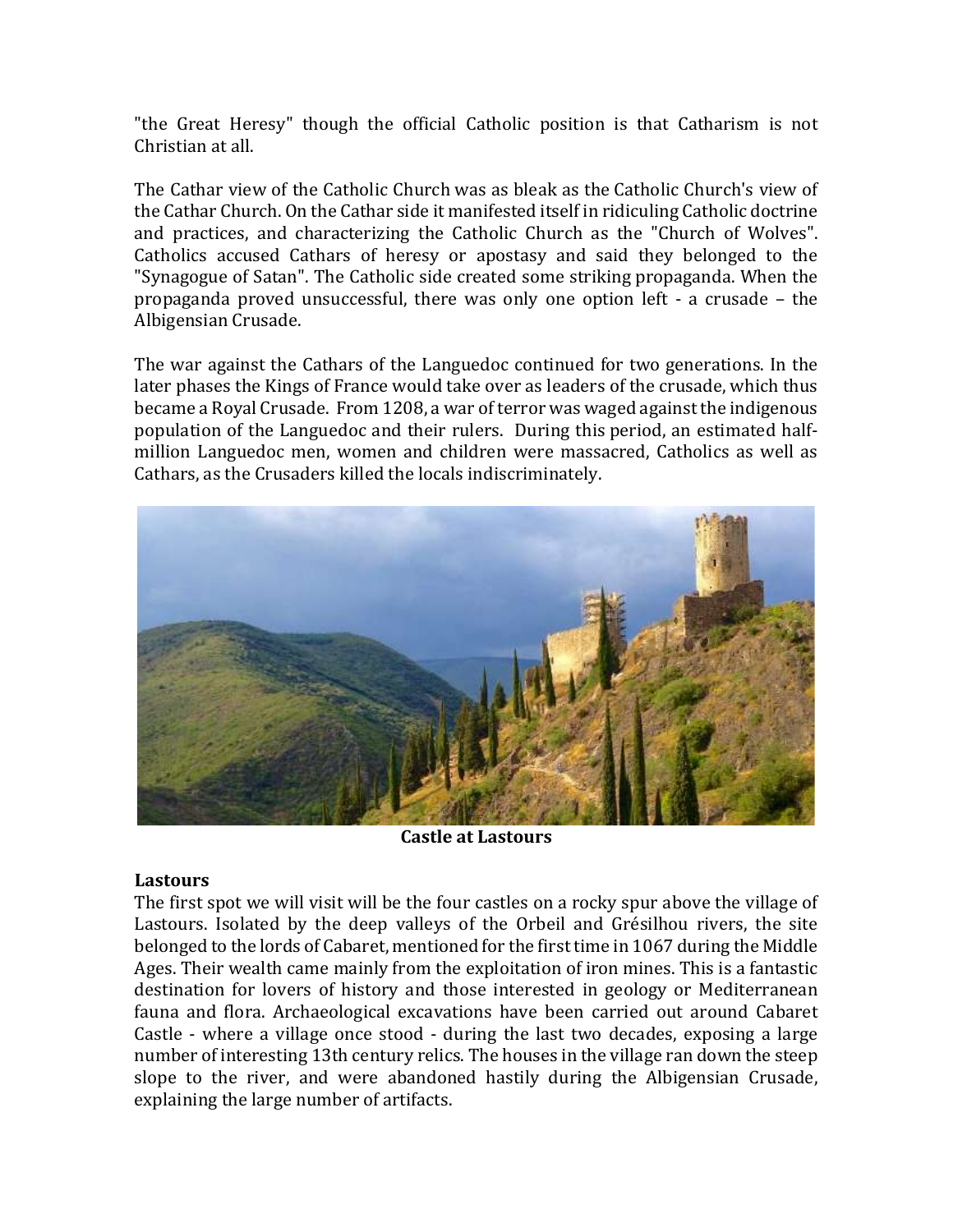#### **Cucugnan**

We will then continue on to Cucugnan for a guided visit of the village and Queribus Castle. In the 13th century, during the Albigensian Crusade against the Cathars, the Lord of Cucugnan participated in the Cathar resistance before he was forced to submit to King Louis IX. In 1495, the Spanish invaders destroyed Cucugnan and a new village grew up around the ruined medieval site. The Château de Quéribus, which sits 1.3 miles southeast of Cucugnan, is a notable historical monument and is sometimes regarded as the last stronghold of the followers of the Cathar faith after their defeat at Montségur in 1244. Quéribus was originally built to defend the border between France and Aragon. After lunch, we will proceed to Fontfroide for a guided tour of the abbey.

#### **Fontfroide Abbey**

Surrounded by trees such as cypress, box tree and pine, this quiet abbey's origins go back to the end of the 11th century. Having originally followed Benedictine rule, Fontfroide finally adopted the Cistercian order in the middle of the 12th century. As early as the beginning of the 13th century, Fontfroide had set up eight subsidiary abbeys. During the Crusade against the Albigensians, Fontfroide rose as a powerful stronghold of Catholic orthodoxy confronting the Cathar religion, which it fought against virulently. Two monks of Fontfroide stand out particularly at that time: Pierre de Castelnau and Raoul, who were appointed Papal Legates by Innocent III. After our visit we will head back to Montpelier for the night.

# **Day 13 – Saturday, Oct 6th: Montpelier**

Overnight in Montpelier - Mercure Centre Comedie or similar **(B)** 

Today we will have a full day to enjoy Montpelier with a guided tour of this wonderful city. We will spend time meandering throughout the historical center and visit the University of Montpelier; the oldest medical university in the world. The afternoon is free to see the rest of the city at your own pace.

Be sure to enjoy the many boulevards lined with shady trees, cafés, and antique stores including the large, car-free central square from the 1700's. Some other notable sites include the 14th century Cathedral and a visit to the Musée Fabre with its vast collection of 17th, 18th, 19th and 20th century works (including an entire floor devoted to the gorgeous paintings of Pierre Soulages).

## **Montpelier**

Montpelier is a true Southern France gem. Its attraction lies in its many inviting squares and their sidewalk cafes. It's been a great trading port for a thousand years and was an important university town in the 1500s. This is an urban center with a real buzz, rivaling Toulouse for the most exciting southern city. It has a delightful Old Town and a great university that adds to the unique cultural life. Leftist traditions have always been strong in Montpelier – the French national anthem, La Marseillaise, was born in the university here. Today, though, the city is keen to present its progressive and dynamic face – the latest Montpelier showpiece is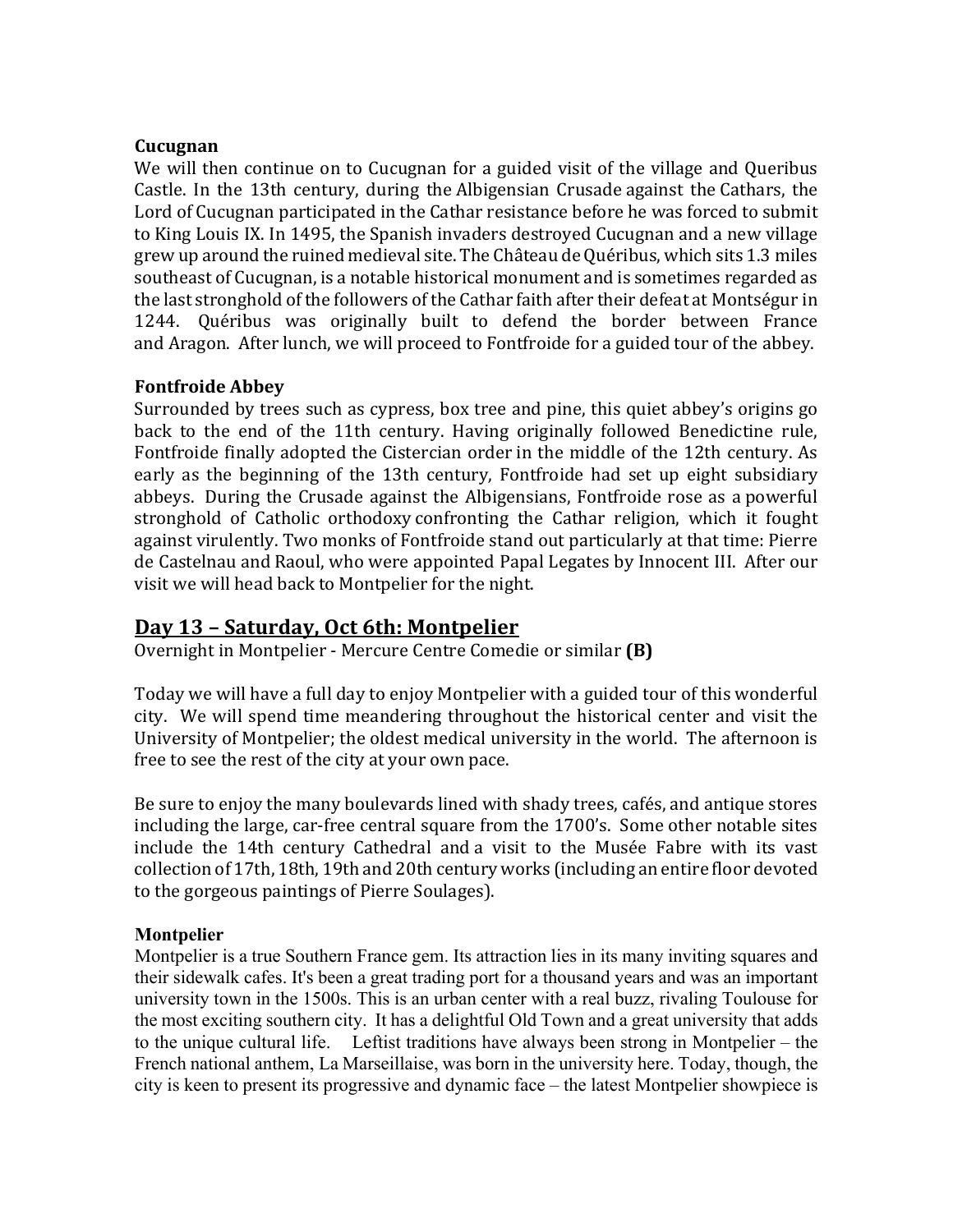a state of the art super tram network fit for the 21st Century which will even run out to the beach.



**Montpelier**

# **Day 14 – Sunday, Oct 7th: Paris**

Overnight in Paris - Mercure Montmartre or similar **(B)** 

Today we will take the AM Train á Grande Vitesse (High Speed Train) back to Paris. Enjoy the splendors of the "City of Lights" with a free afternoon and evening to see the sites.

# **Day 15 – Monday, Oct 8th: Paris - USA**

After breakfast we will be taken to CDG airport for our return flight home at 11:35AM.

# **Hotels**

| Hotel La Hoirie or similar          |
|-------------------------------------|
| Hotel La Chartreuse or similar      |
| Hostellerie de Fontanges or similar |
| Hotel Ibis Centre or similar        |
| Hotel Mercure Montpelier or similar |
| Hotel Mercure Montmartre or similar |
|                                     |

# **Cost of the Tour**

**Per person based on double occupancy (incl. international air) \$6,320.00 Per person single occupancy:**  $$6,995.00$